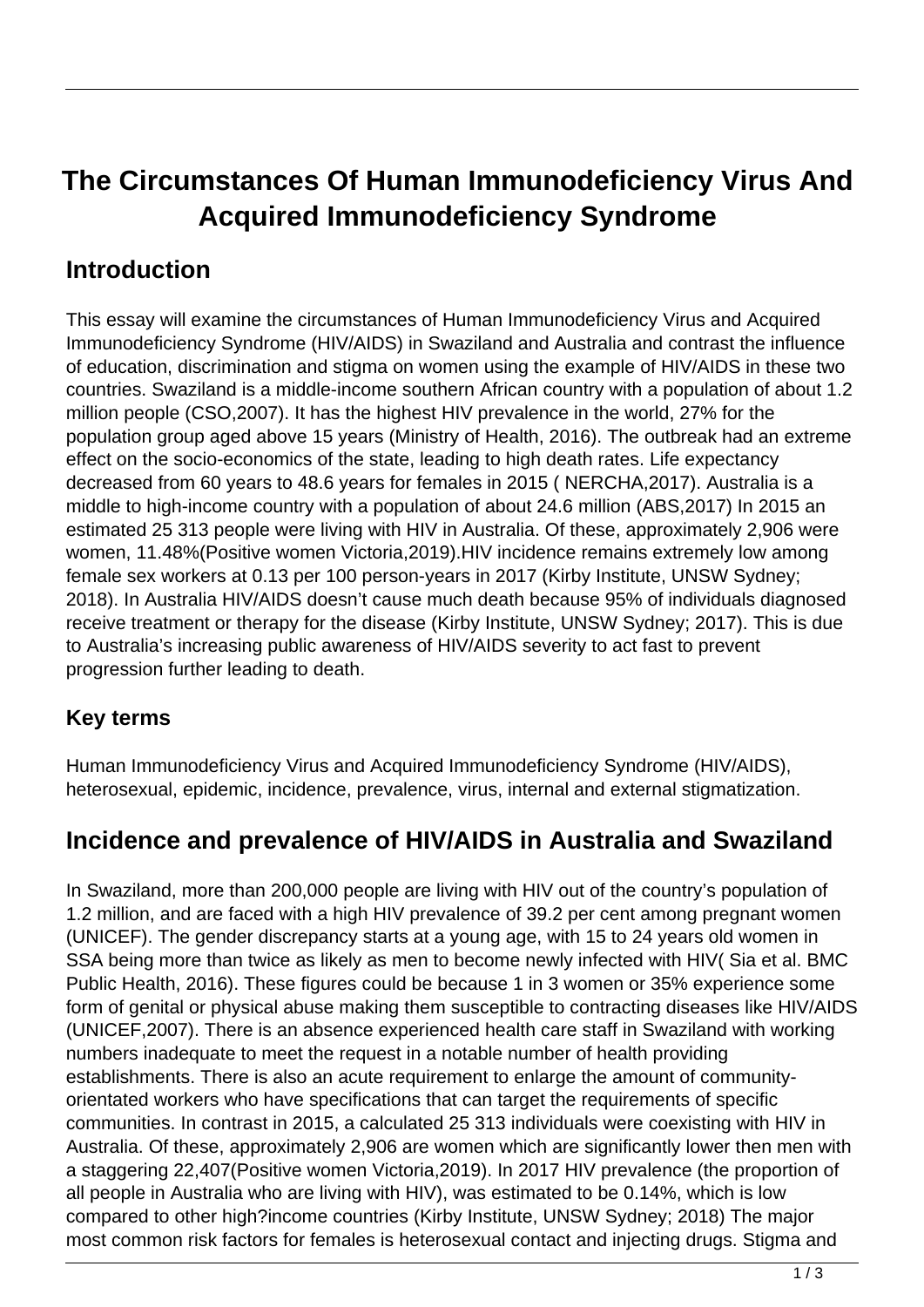Discrimination's effect on HIV transmission Stigma is an attitude or belief and discrimination is behavioural because of those attitudes or beliefs (Definitions of Stigma and Discrimination, 2019) Increased elevation of HIV stigma and discrimination in Swaziland continue to be a crucial obstacle to individuals acquiring HIV prevention services. Women's heightened vulnerability to HIV arises from gender discrepancy within the community. Women are often inferior to males and the number of men involved in multi-partner relationships is comparatively prominent as is violence against women. For instance, in 2010, the most recent data available, 2.7% of women had more than one sexual partner in the last year, while for men this figure stood at 16%. In addition, around 12% of women aged 15-49 years are in a polygamous marriage.('HIV and AIDS in eSwatini', 2019) Traditionalist Swaziland culture is exceedingly orthodox and taboos such as HIV is viewed to correlate with sexual exploitation, polygamy and licentiousness.As shown in the study 'Men's and Women's experiences with HIV and Stigma in Swaziland '(2009) women often experienced more enacted and perceived stigmatisation than those of male gender. This is because in Swaziland women are often held accountable for HIV transference. In addition due to their spiritual practices and beliefs, HIV is seen as an unethical condition caused by dark magic and dejected descendants. Sexually acquired conditions are frequently contemplated to be representative of infection or adulteration. As a result, likening HIV to pollution and fear is interpreted into condemning behaviour such as segregation. In contrast stigma and discrimination face individuals with HIV in Australia but at a lesser force than that of Swaziland due to the increased level of education provided to Australians and the advancement of technology available. As shown in the study done by the Australian Federation Of Aids Organisation approximately 10% of women who have HIV/AIDS experienced some form of discrimination compared to a staggering 90 % in Swaziland. (Australian Federation Of Aids Organisations, 2019) In both Australia and Swaziland and individual who is HIV/AIDS positive may be subject to two types of stigmatisation; internal and external. Internal stigmatisation alludes to ways that people stigmatise one's self. For example, an individual may feel they are obliged to remove themselves from communal gatherings to preserve themselves due to ultimate sensations of culpability, humiliation and valuelessness. In addition, external stigmatisation denotes to the stigmatisation of others by others. This can occur when an individual rejects and oppresses an individual who is HIV positive to depart a social setting. Both internal and external stigmatisation can prevent an individual from seeking aid from health care services.

#### **Education's effect on HIV transmission**

Education is an essential social determinant of health which is an upstream source of health. Education directly impacts elements in life that are conducive to health including being able to obtain a dependable occupation, retrieving secure shelter and having the ability to make choices that are good for your health. In 2016, 40% of women and 31% of men aged 25-29 had attained a Bachelor Degree in Australia (ABS, 2016) In comparison by age 20, 15 per cent of Swazi women compared to 45 per cent of Swazi men were enrolled in school (ABS,2018). This exhibits that in a country like Swaziland, women are more probable to be jobless, not educated and poverty-stricken than men, which makes them susceptible to sexual disease transmission. These sexual transmissions are often made with impromptu sexual partners and are often unaccompanied by condoms. In contrast, Australia's population of women were more likely to be present at school expanding their knowledge which ultimately guides them into good healthy decision making. Authorising them to be conscious of the modes of HIV/AIDS transmission. Ultimately leading to a reduction in the amount of women contracting HIV/AIDS and further